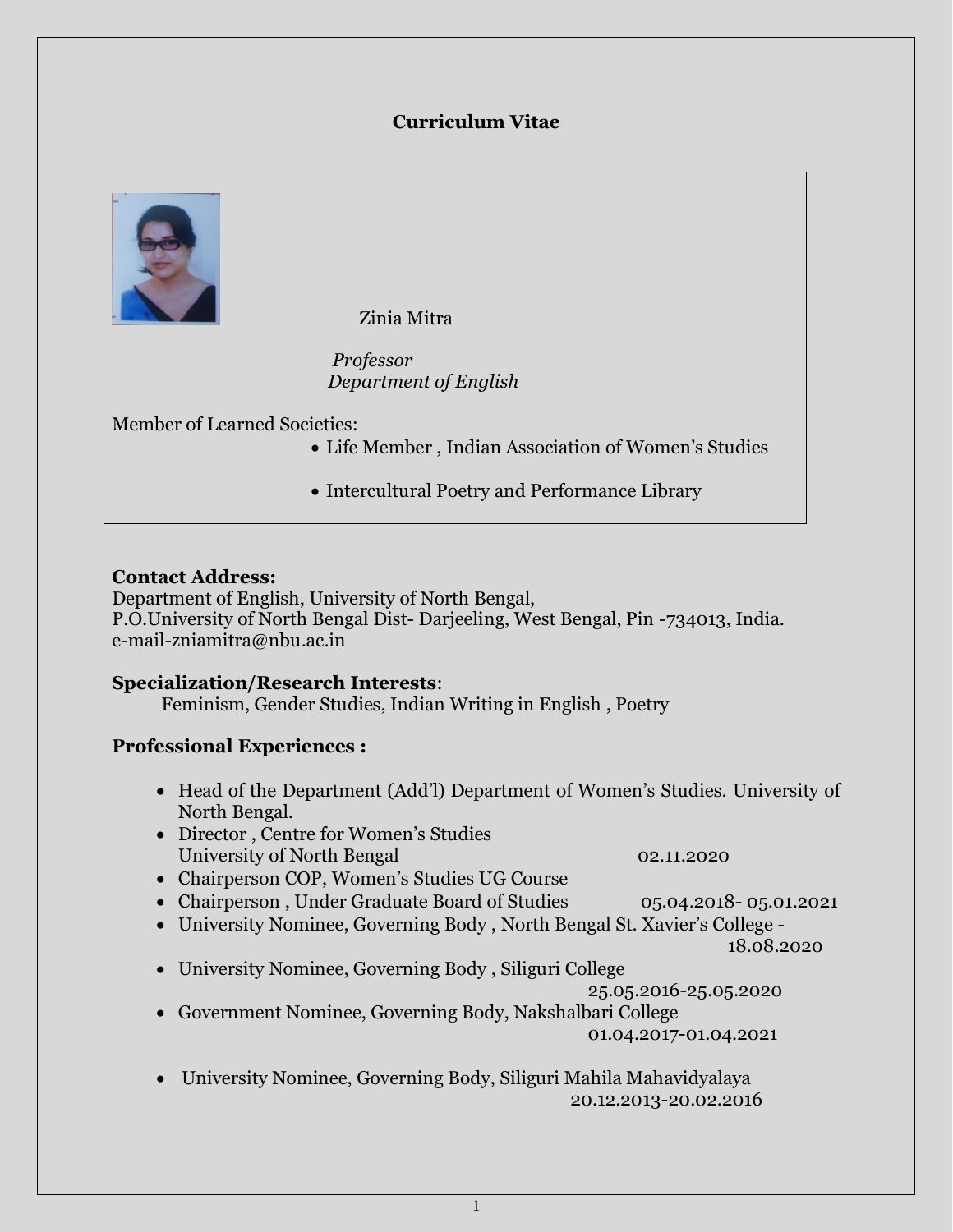#### **Academic Positions -**

| o Professor                                                                                                              | 01.08.2020 onwards                               |
|--------------------------------------------------------------------------------------------------------------------------|--------------------------------------------------|
| o Associate Professor of English<br>University of North Bengal                                                           | 01.08.2017 - 01.08.2020                          |
| o Assistant Professor / Associate Professor in English<br>Nakshalbari College<br>[Teacher-in Charge Nakshalbari College] | 17.04.2010-31.07.2017<br>17.07 2010 -31.03.2013] |
| $\circ$ Lecturer in English /<br><b>Assistant Professor of English</b><br>Sukanta Mahavidyalaya<br>Dhupguri              | $15.05.2002 - 16.04.2010$                        |

### **Research Projects :**

- o **'***Body Positivity'. University of North Bengal , 2021-22.*
- o *'Fourth Wave Feminism: Social Media, Activism /Slacktivism' University of North Bengal , 2019-20*
- o *'Motherhood in Bengal , Myths, Realities and Changing Perspectives.' NBU, Centre for Women's Studies, 2012.*

### **Papers Presented /Invited Lectures:**

- **"**Poetry and Silence' in 7th Faculty Induction Programme (FIP-07) UGC, Human Resource Development Centre, University of North Bengal .07.02.2022.
- "What is 'Postcolonial' in Postcolonial Indian English Poetry?" In 'Postcolonial Thought and Indian Literature' Refresher Course -04 UGC – Human Resource Development Centre, University of North Bengal.13.01.2022
- "Local Feminisms Global Conversations." NonFiction Now, Massy University, New Zealand. 2nd & -3rd Dec. 2021
- "Gender Trouble?"- RC, UGC Human Resource Development Centre, University of North Bengal. Refresher Course in Gender Discourse: Theory and Practice. (31.08.2021 to 13.09.2021 . ) 4<sup>th</sup> Sept. 2021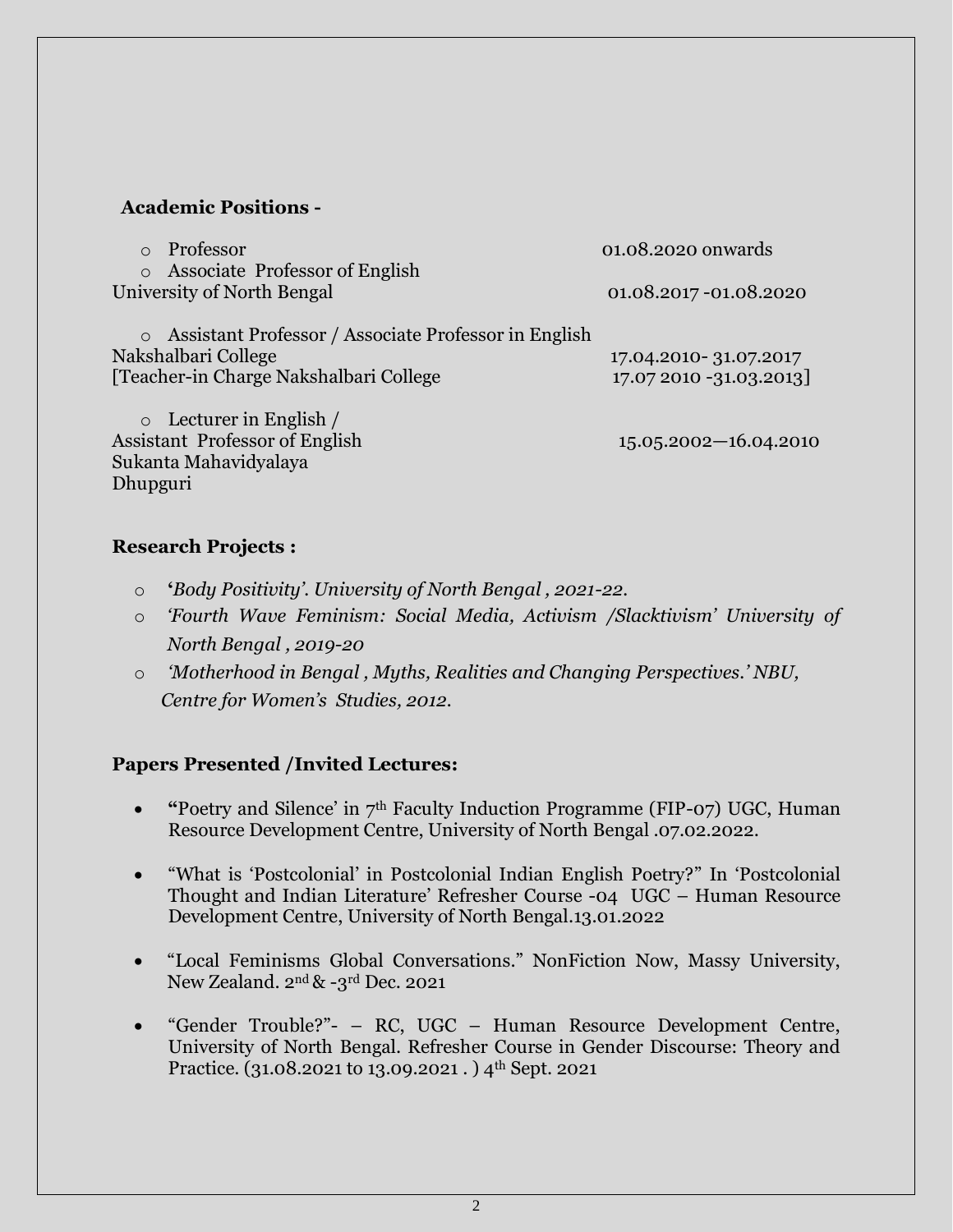- "Women and Resilience: The Gender Paradox" –PG Department of English, Malda College- in Two Days International Webinar 'Gender and Resilience :Issues and Perspectives'. 09th March 2021.
- "#ChooseToChallenge" : webinar '# ChooseToChallenge' organised by Intercultural Poetry and Performance Library . 7<sup>th</sup> March 2021.
- "Women's Studies and Feminisms" RC in Women's Studies , UGC Human Resource Development Centre, University of North Bengal .(12.01.2021- 25.01.2021) 13th Jan 2021
- "100 Years of Women's Suffrage in the United States" RC, UGC-Human Resource Development Centre, University of North Bengal. 4th Dec. 2020
- "Poetry and Sylvia Plath" . Kandra Radhakanta Kundu Mahavidyalaya (online Special Lecture) 10<sup>th</sup> September 2020
- "Essential Nature: A Re-reading of Kalidasa's *Shakuntala*", in International Conference on Environment and Culture in the Anthropocene and Poetry Festival. Berhampur University, Odisha. 1-2nd Dec. 2019
- "Landscape and Imagination: Poetic Voices from Orissa" , Nakshalbari College , 27th November, 2019.
- "Frisky Radicalism and Contagious Humour: Nabaneeta Dev Sen in Postcolonial Bengali Literature" Eastern Regional Women's Festival , Sahitya Akademi, Darjeeling 21- 22 nd September, 2019.
- "Tea Garden Literature: The Women Question" National Seminar on Darjeeling: In Search of People's History, Sponsored by Indian Council of Historical Research. 6th September, 2019.
- "Poetry of Jayanta Mahapatra" New Alipore College , Kolkata , 13th August, 2019
- "Jhumpa Lahiri and Bengali Immigrant Experience" Two Day International Seminar on Understanding South Asia and South East Asia – A Historical Perspective, Department of History, NBU 16-17 th May, 2019.
- "Research Methodology and New Focus in Research Areas" PG Department of English, Malda College One day Seminar on Research Methodology and New Focus in Research 2nd July, 2019.
- "Close Reading : an Enquiry into Self- translation" Two -Day International Seminar on Language, Culture, Society –Local and Global Perspective , CSLLC, NBU , 27-28th March, 2019.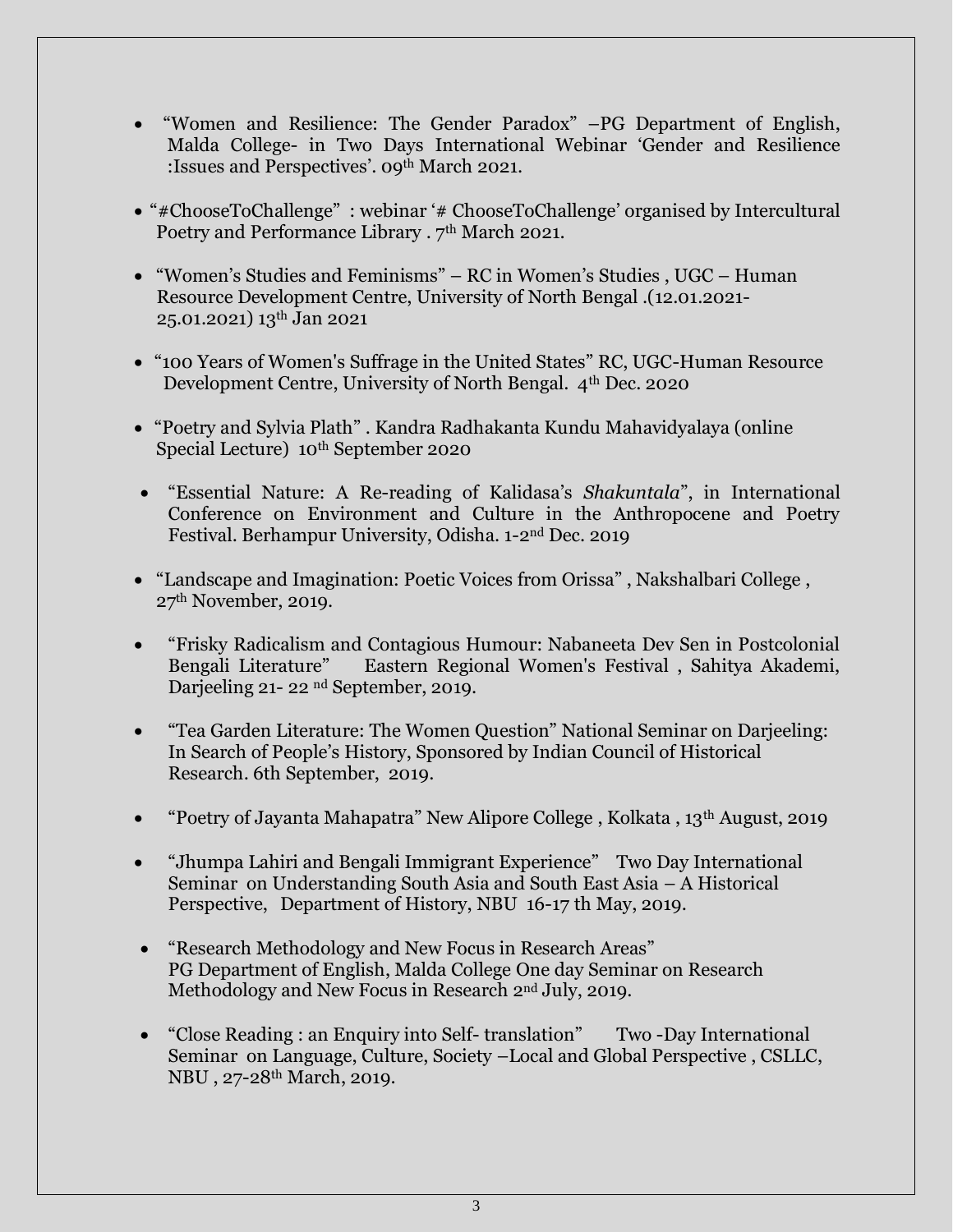- "Dissention and Activism: The Sabarimala Story" Counter Culture of Indian Women: from Myth to Contemporary Representation. Southfield College, Darjeeling. 18 & 19<sup>th</sup> March, 2019.
- "Indian Classical Literature" Annual Departmental Seminar , Nakshalbari College. 12<sup>th</sup> March, 2019.
- "Restructuring the UG Syllabi based on CBCS" Curriculum Development Program, NBU. 29<sup>th</sup> Jan. 2019.
- "Liberal Feminism", Short Term Course Women's Studies, NBU 07th Jan. 2019
- "Communication" UGC HRDC Orientation Program (OP NBU 36) 30<sup>th</sup> Nov. 2018
- "Women and Development" UGC, HRDC, 10<sup>th</sup> Dec & 15<sup>th</sup> Dec. 2018
- "Jayanata Mahapatra" , UGC HRDC, 'Reading Literature', Refresher's Course in English 24 th January, 2018
- "Shakespeare's Sonnets" Departmental Seminar Department of English Nakshalbari College. 14th September 2017.
- "Reading Rabindranath Tagore's Tapovan" UGC sponsored National Seminar Department of English, NBU. 12<sup>th</sup> September, 2017.
- "Virginia Woolf : A Reading in a New Light" UGC sponsored Seminar on Women, Society and Crime . Centre for Women's Studies, NBU 31st March, 2017.
- "Language as Communication: Problems and Possibilities" Ancholik Bhashay Sahitya Charcha: Samosya o Sambhabona, Centre for Studies in Local Languages and Cultures, NBU. 10-12<sup>th</sup> March, 2016.
- "Deep Ecology, Ecofeminism and Indian Consciousness" Women Environment and Science, Centre for Women's Studies, NBU 20-30<sup>th</sup> March, 2016.
- "Mary Wollstonecraft : The First Feminist" Addressing Gender Discrimination and Initiating Women Empowerment, Postgraduate Department of English, Malda College Malda, 9-10<sup>th</sup> May 2015.
- "Ecofeminism and Social Movements" UGC sponsored Seminar on Women in 21st Century : Livelihood , Environment, and Sustainability Centre for Women's Studies, NBU.27-28<sup>th</sup> March 2015.
- "Feminisms" as Resource Person in Certificate Course , CWS, NBU 18th-26th March, 2015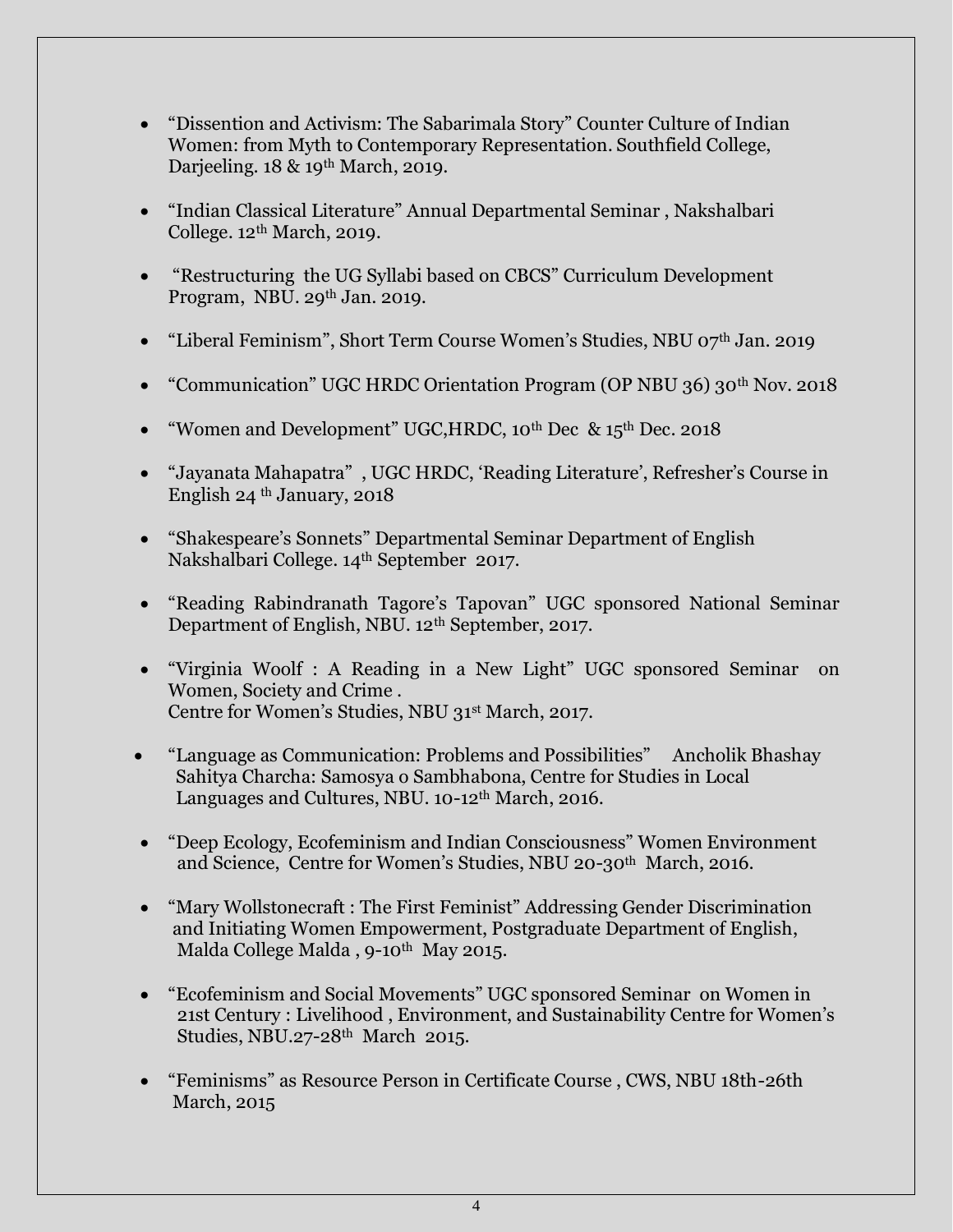- "Until Death do us Part" Traditional Marriage :Questions and Alternatives" UGC sponsored Seminar on Changing Status of Women in India : Dimensions and Concerns, Centre for Women's Studies, NBU. 29th & 30th March 2014.
- "Translation: Leaping the Language, Boundaries and Complexities" UGC Sponsored Seminar on Literature and Translation Bidhannagar College, Kolkata, 2nd & 3rd August 2013.

- "Narratives of Silenced Women" International Seminar on Gender, Education and Female Child Labour : A Sociological Perspective Assam University, Silchar, 23rd-25<sup>th</sup> April 2013
- "(Re) claiming Public Spaces" National Seminar on Women in Contemporary India: Issues and Challenges NBU, 29<sup>th</sup> & 30<sup>th</sup> March 2013.
- "Metacommunication and Great Expectations" UGC Sponsored National Seminar 'Reviewing Dickens' Bicentenary: Reading 21st Century Interpretations of Charles Dickens,' B.T.Evening College and Dinhata College, 22nd March 2013 .
- " The Quest for the Personal: Women Voices in Indian Literature" National Level Seminar on Women Empowerment in the New Millennium –Where India Stands, Maynaguri College & PD Women's College Jalpaiguri, 8th & 9th Feb. 2013
- "Indian Poetry in English " 22nd-23rd October, Refresher's Course, Mumbai University, 22nd October -10th November 2012.
- "Women and Nation in Conflict: The Difficult Daughters" International Seminar on Partition of Bengal ,Diaspora and Rehabilitation :Quest for New World View In Literature and Culture of North East India Assam University ,Silchar. 22-23rd March 2012.
- "Ecriture Feminine and Post-Colonial Indian English Poetry" UGC sponsored 2 Days National Seminar on De-Stereotyping Indian Body and Desire: Reconsidering Representations, Southfield College & St. Joseph's College, Darjeeling. 12-13<sup>th</sup> March 2012.
- "Things Fall Apart: Response to Christianity, Church and Colonialism" UGC Sponsored National Conference on: The Polyphonic Voice of Resistance and Looking Beyond: Commonwealth Literature. Malda College & University BT Evening College 19-20th September 2011.
- "Rethinking Indigeneity " UGC Sponsored two Days State Level Seminar on Interrogating Grand Narrative of Nation Sukanta Mahavidyalaya & Maynaguri College, 9-10<sup>th</sup> September 2011.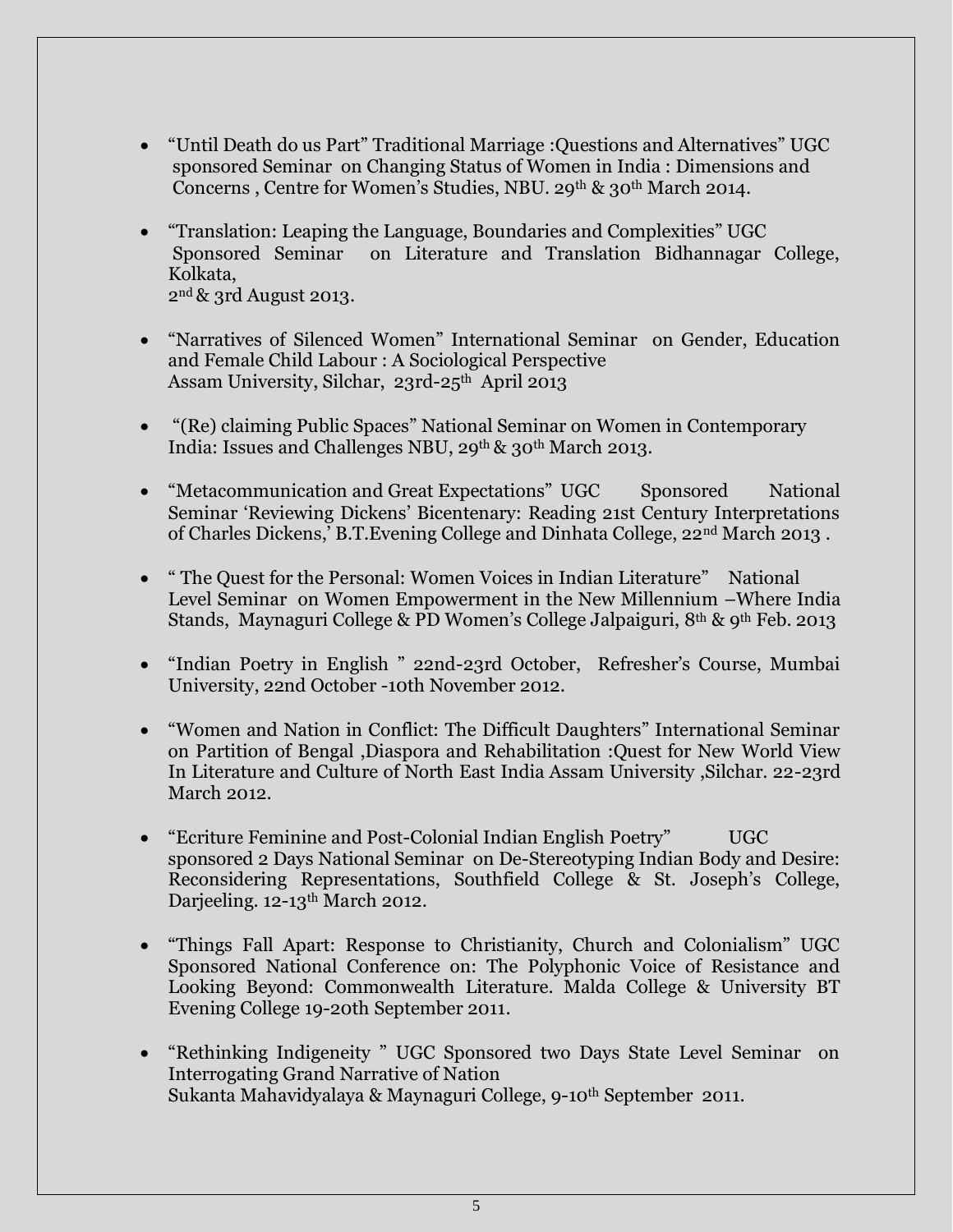- "Between the East and the West : An Examination of The Aesthetics of Tagore" One -Day National Seminar on Rabindranath Tagore Sukanta Mahavidyalaya ,Dhupguri. 30th March 2011.
- "Weaving History into Fantasy : a reading into Rushdie's Midnight's Children" UGC Sponsored National Conference on Recent Trends in Commonwealth Literature, SSD College, Latur, 21-22nd Januray 2011.
- "Translation :Possibilities and Limitations" UGC Sponsored National Seminar on *The Literary and Linguistic Terrain of Translation* Salesian College , Darjeeling, 30-31st July 2010.

# **Sessions Chaired :**

 An Interdisciplinary International web-seminar on Modern trends in Humanities, Science and Technology and Social Sciences for Sustainable Development.23.24<sup>th</sup> Sept.2021.

APC Roy College, Siliguri, and HRDC, University of North Bengal.

- Two days International Webinar on "Gender and Resilience" held on 08-09<sup>th</sup> March 2021.
	- PG Department of English , Malda College**.**
- International Seminar on "Tagore and Gender" Organised by Dept. of English, NBU (Jalpaiguri Campus), 05<sup>th</sup> March 2010.
- International Student's Conference on "Environment and Literature" , organised by Dept. of English in association with University of Milan, 28-29th August ,2019.
- National Seminar on "Violence and Literature" organised by Dept. of English, Jalpaiguri Campus, NBU, 6th March 2019
- "Counter Cultures of Indian Women: From Myth to Contemporary Representations" organised by Southfield College Darjeeling in collaboration with Centre for Women's Studies, University of North Bengal ,18-19<sup>th</sup> March 2019
- Two day International Seminar "Understanding South Asia and South East Asia" organised by Dept. of History, University of North Bengal,  $16$ -17<sup>th</sup> March 2019

## **Books :**

 *Fourth Wave Feminism : Social Media and (Sl)Activism*. (2020) Kitaab International.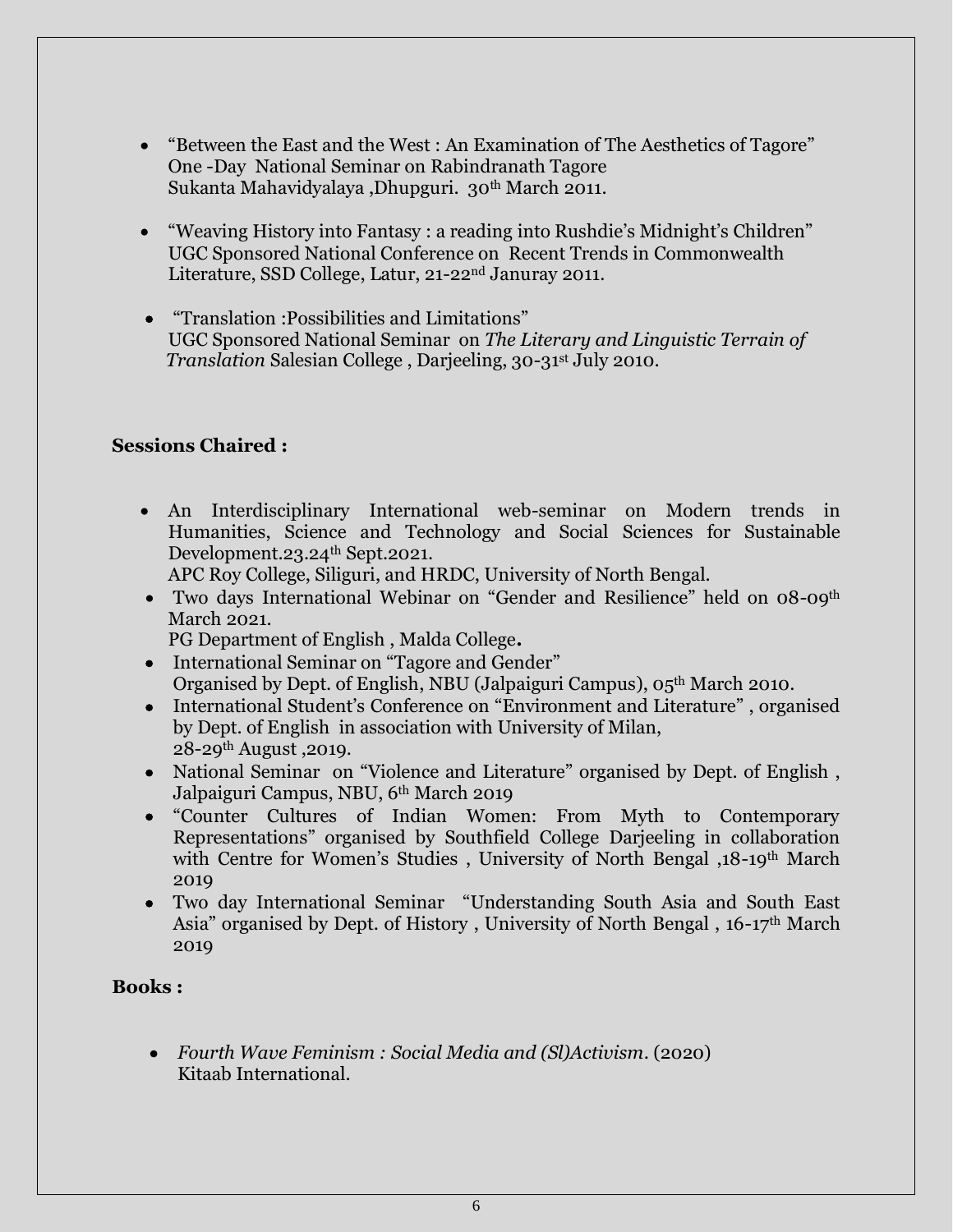- *The Concept of Motherhood in India: Myths, Theories and Reality. (2020)* UK, Cambridge Scholars Publishing.
- *Interact* (co-authored) (2019) UK. Cambridge University Press.
- *Twentieth Century British Literature*. (co-authored) (2013)New Delhi, Gnosis.
- *Poetry of Jayanta Mahapatra: Imagery and Experiential* (2012)  *Identity*. New Delhi. Authorspress.
- *Indian Poetry in English: Critical Essays*. (2012) New Delhi: Prentice Hall.

# **Essays/Chapters in Books :**

- 1. "Sukumar Ray, Master of Science and Nonsense" in *Non-Sense and Sensibility* : A Critical Study of Sukumar Ray's ABOL TABOL ed. Debaditya Chakraborty & Rajarshi Bagchi , Book Valley , Kolkata 2020. ISBN 798-93-83265-55-8
- 2. "Mindful Meditations : John Stuart Mill and Mary Wollstonecraft on Marriage*"* in Decoding The Silence ed. Sarbojit Biswas and Saptarshi Mallick , Jaipur Adi, 2015
- 3. "Echoes of Loneliness: Dislocation and Human Relationships" in *Jhumpa Lahiri in Contemporary Indian Women writers in English :Critical Perspectives* ed. Nizara Hazarika ,KM. Johnson & Gunjana Dey New Delhi ,Pencraft 2015 ISBN 978-93-82178-12-5
- 4. "The Wheel of Time in TS Eliot's Murder in TS Eliot's Murder in the Cathedral Ed.N.Sha & S Ghosh ,Booksway,Kolkata ISBN-978-93-81672-74-7
- 5. " Caged Efforts :Women in Khalid Hosseini's A Thousand Splendid Suns" in *From Bondage to Emancipation :Women in English Literature* ed. Dr.Sheeba Rakesh and Arvind M.Nawale, Authorspress .New Delhi 2012.
- *6.* "Fractured Self and Other Interrogations in Dance like a Man". *Plays of Mahesh Dattani : An Anthology of Recent Criticism*.ed. Tutun Mukherjee. Pencraft. New Delhi 2012.
- 7. "The Seer's Ink : Poetry of Swami Vivekananda". Spiritual Poetry, Ed. V.K.Roy .*Alfa*, New Delhi.2012.
- 8. "Feminine Voices in Indian English Poetry: Colonial and Post- Colonial Perspective" in Studies *in Women Writers in English.*  Edited by Mohit Kumar Ray and Rama Kundu. New Delhi: Atlantic.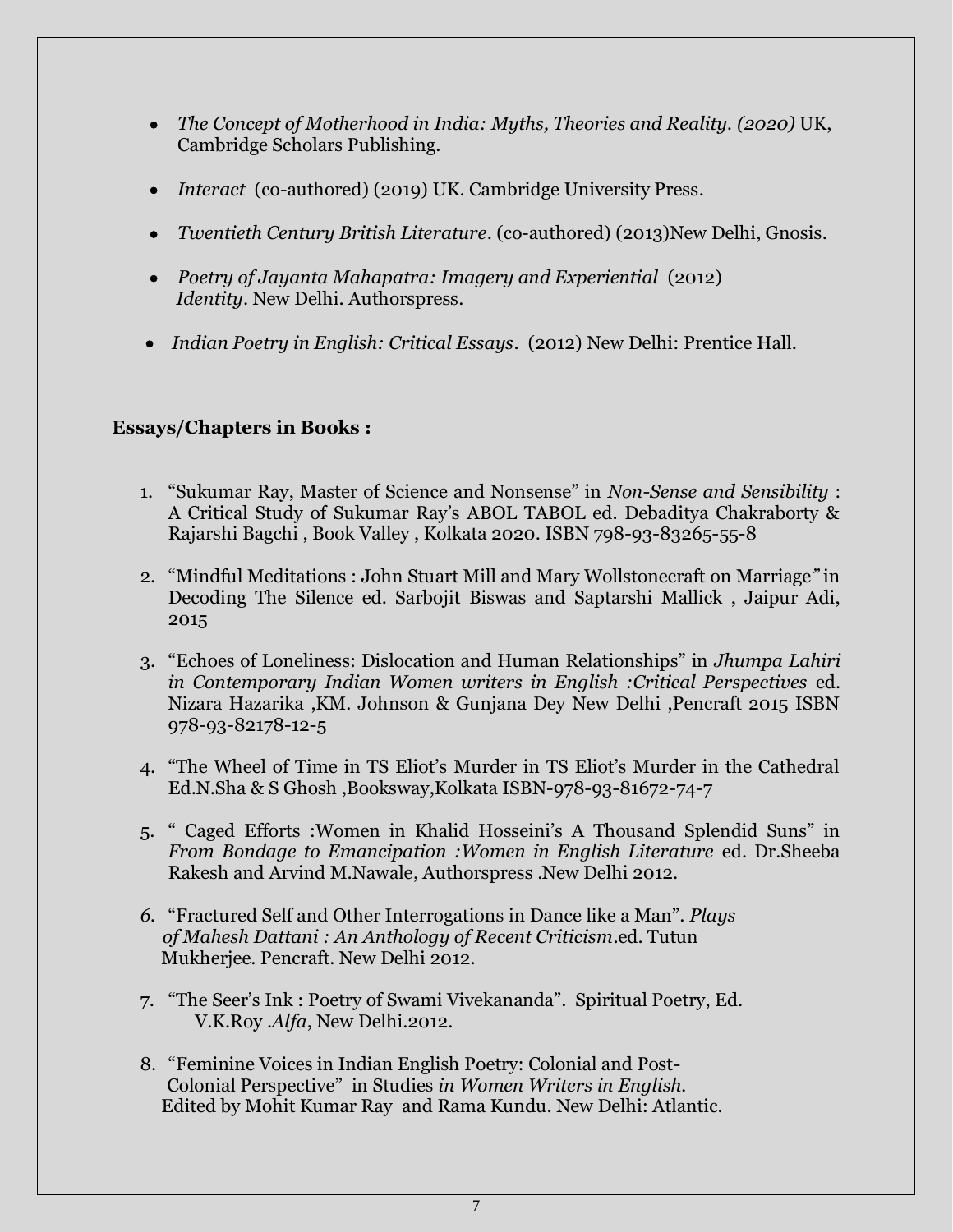- 9. "A Tale of Subversion with a Conundrum of Mask: A Reading into Girish Karnad's *Nagamandala*" in *Indian English Drama* Editor,Kaustav Chakravorty, New Delhi: Prentice Hall.2011.
- *10.* "Fragnance of Flowers" in Indian *Writing in English Speculations and Observations* .Editor Dr. Arvind M. Nawale , Authorspress, New Delhi. 2011.
- 11. "Time and Narrative in Anita Desai's Cry, The Peacock" in *Anita Desai's Fiction: A Study through Different Perspectives*. Editor Dr. Arvind M. Nawale,B.R.Publishing Corp. New Delhi .2011.
- 12. ."Racialism , Depravity and Humanity: a Reading of Khalid Hosseni's Novels." in *New Literatures in English* .Ed. Dr.Ketaki Datta. Kolkata :Bookworld, 2011.
- 13. "Jayanta Mahapatra and Surrealism" in *Indo-Anglican Literature :Past and Present*. Edited by Ketaki Datta . Kolkata: Booksway, 2008.
- 14. "An Interpretation of Interpreter of Maladies." in *Jhumpa Lahiri –Critical Perspectives*. Edited by –Nigamananda Das .New Delhi :Pencraft, 2008.
- 15. "Jayanta Mahapatra" in Studies *in Indian English Poetry*. Edited Benoy Kumar Banerjee and Kaustav Bakshi Kolkata: Booksway, 2008.

### **Journal Publications :**

- 1. 'Who says Language needs words? Newness and Difference in the Selected works of K. Satchidanandan' (co-authored with Soumyadip Ghosh ) Kalyan Bharati ,Vol 36, no.XIV 2021.ISSN -0976-0822
- 2. 'Illucutionary and Prelocutinary Acts in the 'Nunnery' Scene (III,i) of Shakespeare's *Hamlet'* (co-authored with Karishma Oraon) *Teresian Journal of English Studies*  July –September 2020 Vol XII, Issue III. (Double bind peer reviewed International Quarterly). ISSN-09756302
- 3.'Personal Space? Women and Leisure: a Brief Appraisal' Journal of Women's Studies, Volume IX 2020 ISSN-2320-3625
- 4**. '**There's no place like home: from cultural plurality to convergence in remote heartbeats'.Zinia Mitra and Pablo Muslera TEXT SPECIAL ISSUES Number 60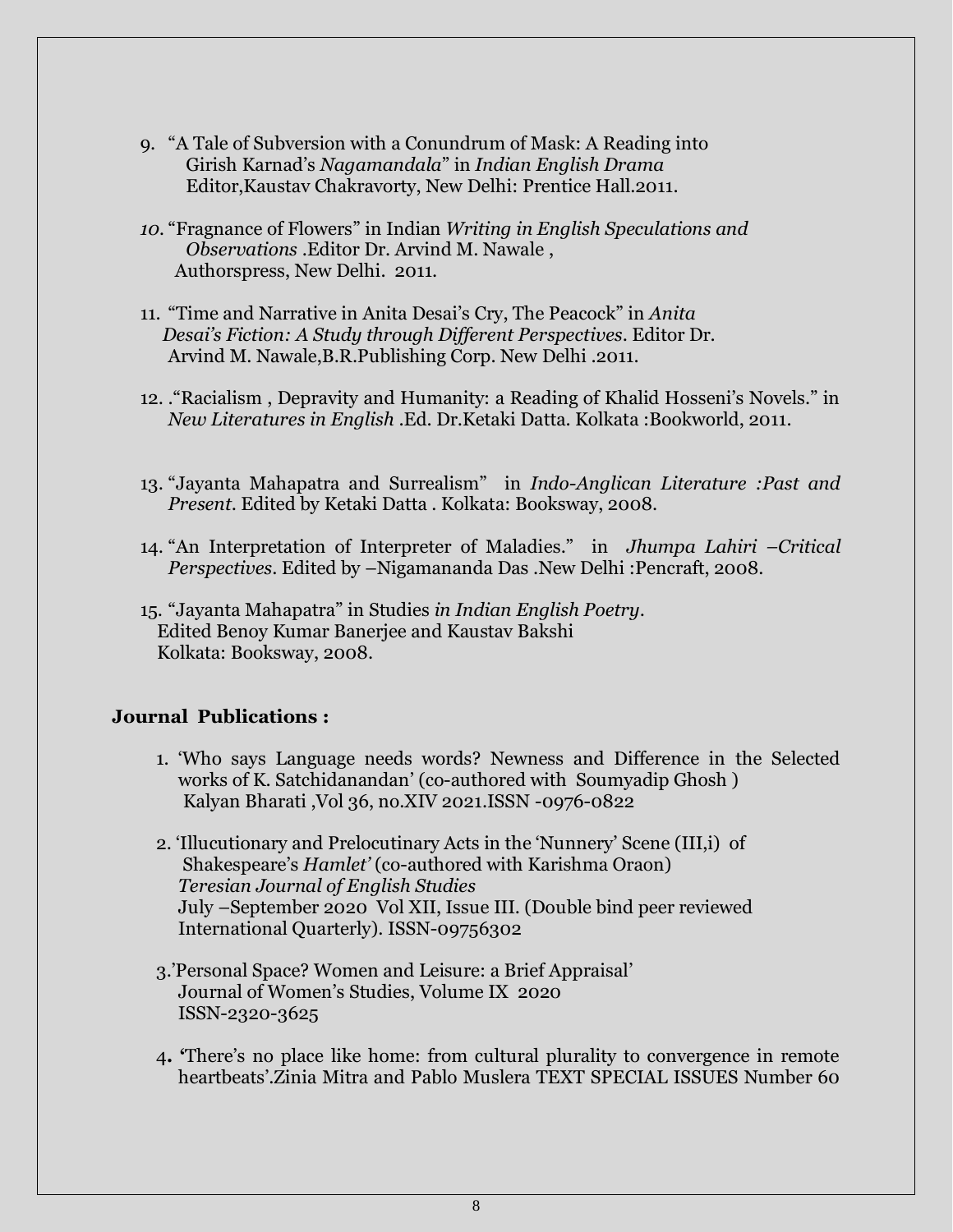October 2020 ISSN: 1327-9556 | Australian Association of Writing Program https://www.textjournal.com.au/

- 5. 'We all are 'Siamese Twins'. *Teesta Review: An International Journal of Poetry* Volume 3, Number 1. May 2020 International ISSN: 2581-7094
- 6. 'Christina Houen, This Place You Know.' *TEXT, Journal of Writing and Writing Courses,* AAWP,Volume 24 no.. 1. April 2020 International , ISSN 13279556 <https://www.textjournal.com.au/>
- 7. 'The Hungryalist Movement in Bengal: A Conversation with Malay Roychoudhury', *Writers in Conversation,* Ed. Gillian Dooley of Flinders University and Nick Turner of University of Central Lancashire. August 2019 ISSN: 2203-4293 https://www.researchgate.net/publication/334758205 The Hungryalist Mov ement in Bengal A Conversation with Malay Roychoudhury
- 8. 'Different Meanings: A Brief Trajectory of the Concept of Difference.' Karatoya a refereed peer reviewed journal. Department of History .University of North Bengal. Vol,11.March 2018.
- 9. 'Why Does the Negro Speak of Rivers?'. *Teesta Review: An International Journal of Poetry* May 2018 ISSN: 2581-7094 [http://www.teestajournal.com/p/blog-page\\_10.html](http://www.teestajournal.com/p/blog-page_10.html)
- 10.'Theatricality and Artistic Crossovers A Review, *Asiatic Journal of English Literature and Language* Volume 11 (no 2), 2017. International ISSN 1985- 3106 <https://journals.iium.edu.my/asiatic/index.php/ajell/issue/view/47>
- 11.'Interview series-. Daya Dissanayake'. *Langlit*, *International*, vol 3 issue 3, ISSN-2349-5189 Feb 2017
- 12.'Jayanta Mahapatra : Correspondences'. *The Dhauli Review*-a triquarterly of contemporary Indian Writing for discerning readers Summer Issue 2016
- 13. 'Interview Series -.Interview with Film Critic, freelancer, Editor Amitava Nag', *Langlit, International*,vol 3 issue 1, August 2016
- 14.' Interview Series Interview with a Novelist, Poet and Short Story writer Goutam Sengupta', Langlit*, International*, vol 2 issue 4, May 2016 ISSN-2349-5189
- 15.'Motherhood: Maps on the Feminist Mind'. *Journal of Women's Studies*, NBU, Vol.VI, March 2015 ISSN-2320-3625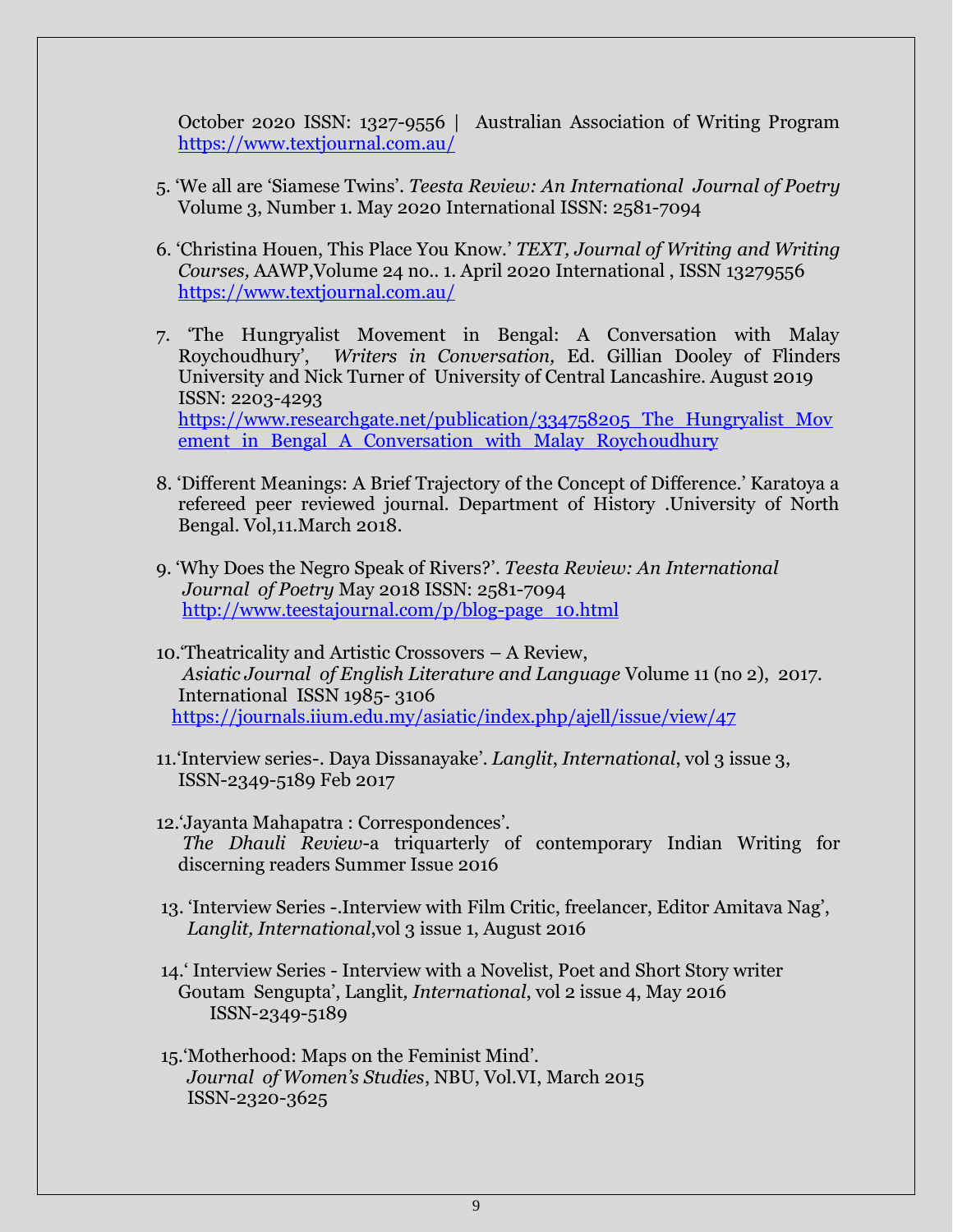- 16. 'Reflections on Jayanta Mahapatra'.  *The Golden Line* A Magazine of English Literature, January 2015 ISSN: 2395-1583 (print) 2395-1591 (online)
- 17. "Editorial" & Guest Edited Yeats' Special Issue  *The Golden Line*: *Special Issue on W.B. Yeats' 150 years*  A Magazine of English Literature, Volume I No 3, October 2015 ISSN: 2395-1583 (print) 2395-1591 (online)
- 18. 'Reflections : In Conversation with Jayanta Mahapatra'.  *Spring Magazine on English Literature*, Volume 1 No 1, 2015 ISSN-2455-4715
- 19.'Wings beyond Proscenium: The Theatre of Badal Sircar'. *The Dhauli Review -a triquarterly of contemporary Indian Writing for discerning readers* Summer Issue 2014

20.'The Book for All and None' *Prayas: An International Journal of Multidisciplinary Studies* Vol. 1 Issue 1 , Feb 2014 Open access, International, Peer-reviewed ISSN 2348-618X

21.'Chitrangada: The Oppositional Design'. *Projectorhead*, Dec 2013 ISSN 2348 – 0505

22.'The Moping Owl: The Epitome of Melancholy'. *The Enchanting Verses Literary Review* Issue XVIII 2013, April 2013 ISSN: 0976-3057 (International)

23.'From Peri Hypsous to Postmodern: The Trajectory of the Sublime'. *Journal of Humanities and Social Sciences.* (International Refereed Journal, Scottish Church College) No.10.June 2013

24.'The Phallocentric Myth of Artistic Creativity'. *Journal of Women Studies,* North Bengal University. Vol IV 2013 ISSN 2320-3625

25. 'Translation: Politics and Problems'. *Journal of Humanities and Social Sciences*. Selesian College. Vol III No.I 2012

26.'Social Criticism in Jayanta Mahapatra's Poetry.' *Bhashanagar*, Kolkata Book Fair,2012

27.'A Science Fiction in a Gothic Scaffold: a Reading of Mary Shelley's Frankenstein', *Rupkatha Journal on Interdisciplinary Studies in Humanities*, Vol 3, No 1, 2011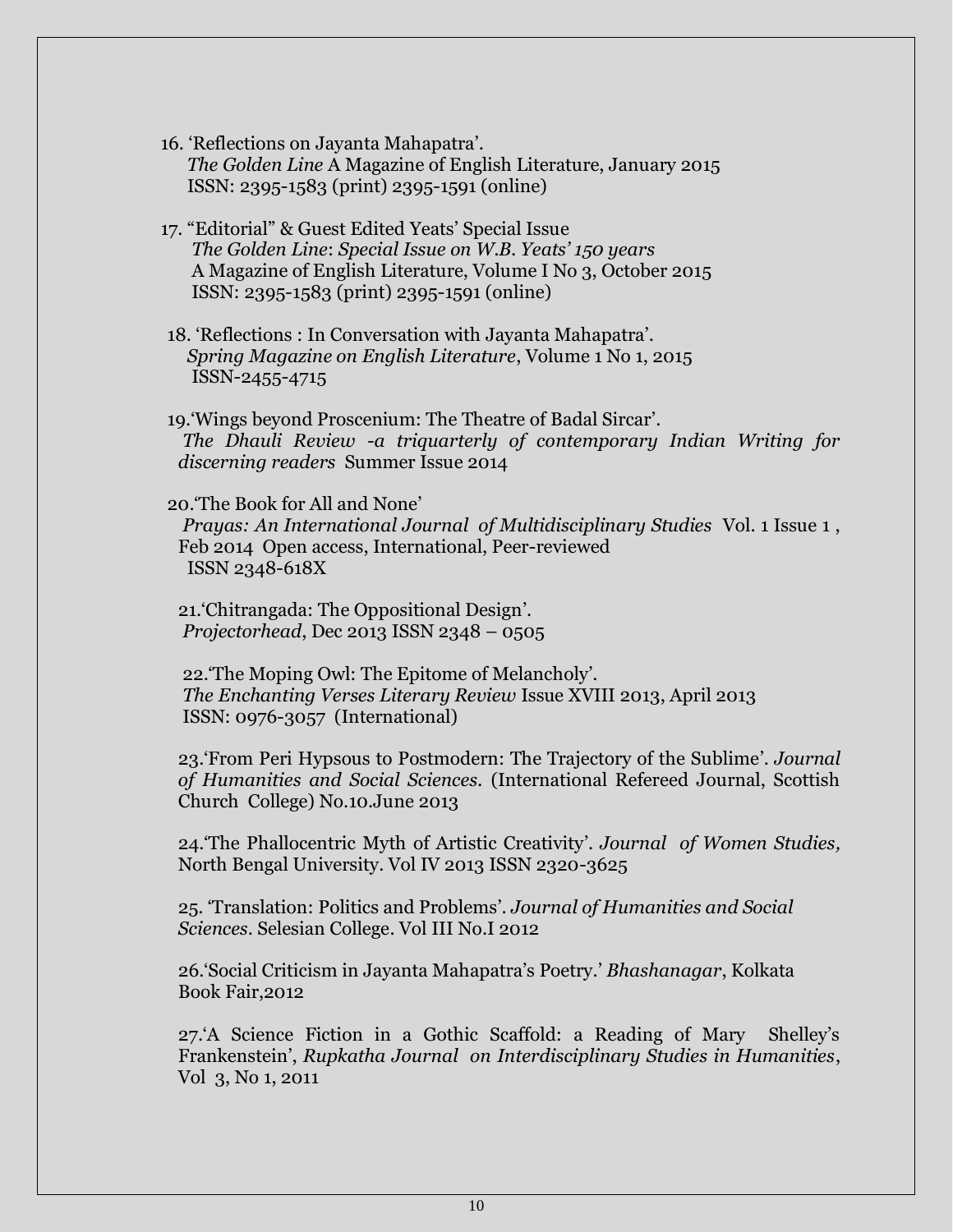28.'Things Fall Apart: the Predicament of Racial Reminiscence'. *Contemporary Discourse: A Peer Reviewed International Journal* Volume-2, Issue-2, July 2011.

29.'Discovering Stephen Gill'. *Muse India* Issue 38, July-August 2011 . ISSN 0975-1815

30.'Tagore's *Noukadubi* and Rituparno's Inspiration: Interrogating Marriage and Home'. *Silhouette* Magazine, Volume 9-3 .December 2011

31.'Through a Different Window: "I Can But Why Should I Go"'.'*Muse India* Issue 33,Sept- October 2010 ISSN 0975-1815

32. 'From Nietzchean Enunciation to Structuralist Progress' *Research and Criticism , a Journal of Benaras Hindu University*, Volume I, 2010 (Special Issue on Contemporary Literature and Theory.)

33.'Girish Karnard's Nagamamdala: a telling tale of subversion'. *Journal of Women Studies* ,North Bengal University. Vol I 2010. ISSN 2320- 3625

34.'Feminine voices in Post-colonial Indian English Poetry',*Yapanchitra* , Issue on International Poetry.2008.

## **Editorial Boards :**

- Editor, *Journal of Women's Studies* Volume 9, 2020. (ISSN-2320-3625 .Print)
- Editorial Board, *Teesta Review* –a journal of poetry (biannual).
- Co-Editor, *Negotiations: An International Journal of Literary and Cultural Studies,* Department of English, University of North Bengal, India. Vol.3, 2020. (ISSN 2231-1378. Print)
- Editorial Board , Exposure , the Journal of Social Sciences and Humanities.
- $\bullet$  (ISSN: 2454-6429)
- Guest Editor, **Special Issue on W.B.Yeats** *Golden Line : A Magazine of English Literature* Vol.1,no.3 ,2015. (ISSN 2395-1583.Print)

# **Translations:**

1. Translation of Sukumar Ray's "Jatiner Juto" included in ICSE Text book *Magic Place Book V.* Orient Blackswan  *2018. <https://bpspurnea.com/wp-content/uploads/bsk-pdf->*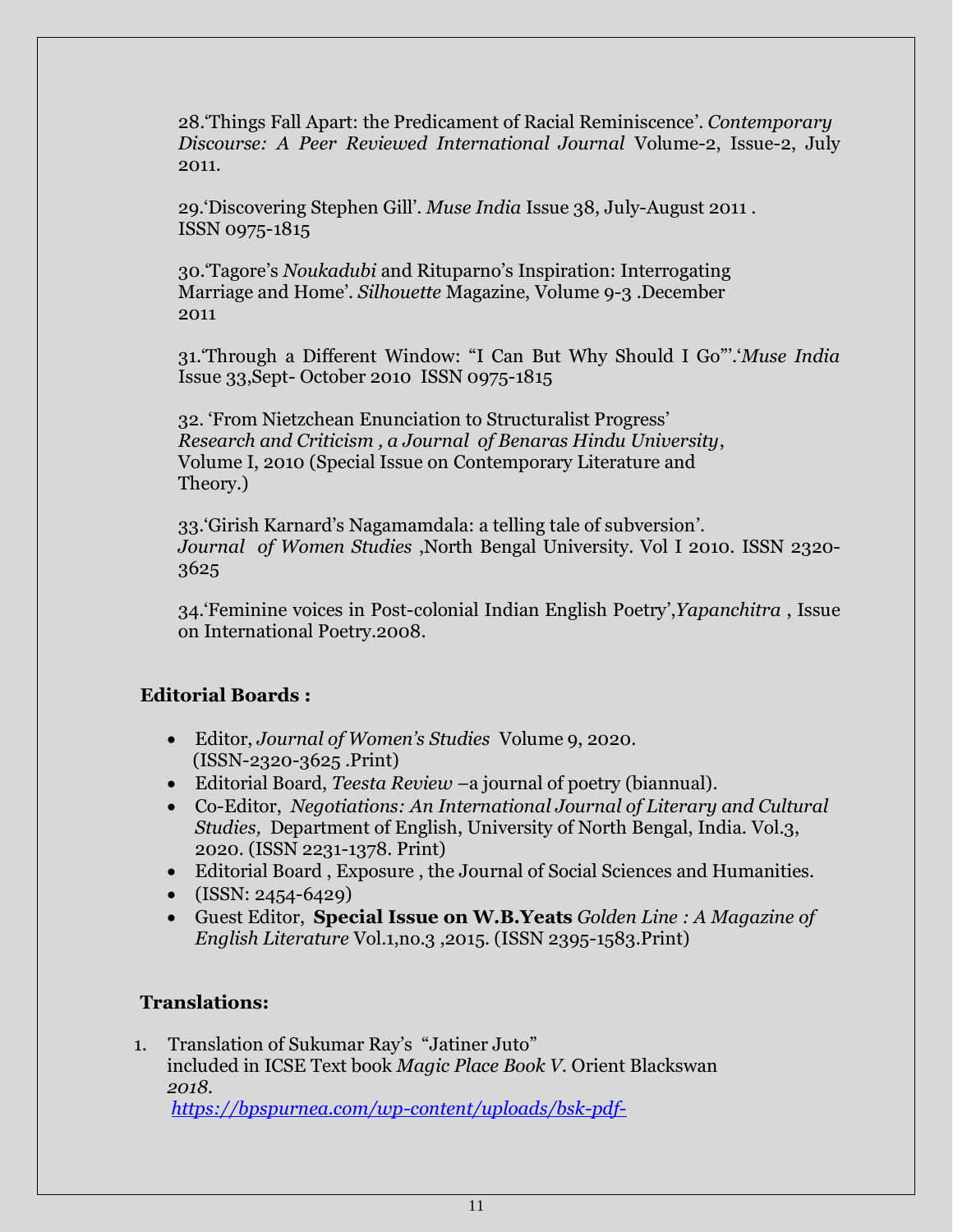*manager/2020/05/Chapter-1-Jatins-Sandals.pdf*

- 2. *Quadrangle* a play by Bratya Basu , *Select Plays in English Translation* , ed. Amitava Roy, (Shakespeare Professor of English and Drama , Rabindrabharati University).
- 3. *Ruddhasangeet* a play by Bratya Basu *Select Plays in English Translation* , ed. Amitava Roy, (Shakespeare Professor of English and Drama , Rabindrabharati University).
- 4. *Virus* M a play by Bratya Basu, *Select Plays in English Translation* , ed. Amitava Roy, (Shakespeare Professor of English and Drama , Rabindrabharati University).
- 5. Poetry in *Indian Literature Sahitya Akademi Journal* March April 2017
- 6. Abanindranath Tagore's' s Kheerer Putul Parabaas ezine. (ISSN 1563-8685) 2016

https://www.parabaas.com/translation/database/translations/stories/abanindra nath\_kheer\_ch1.html

- 7. Poetry in *Indian Literature Sahitya Akademi Journal* Sept \_Oct 2012
- 8. Poetry in *All About Umbrellas* , Yapanchitra,2008
- 9. Poetry in *Of Lonely Rocks and Upright Trees*,UBSPD,2006
- 10. Poetry in *Visual Rhapsody ,* (Chobi Akiyeder Kobita Collection) Debashish Chanda, Neogi Books , New Delhi.2005.
- 11. Poetry in *Indian Literature Sahitya Akademi Journal* Nov-Dec ,2004

## **Travelogues/ Articles in Newspapers/Journals :**

- 1. 'Tribute to Jayanta Mahapatra'.*EKL Journal* .Issue 4. July 24,2021. <https://eklreview.com/tribute-to-jayanta-mahapatra/>
- 2. The Hungry Tide: Bikalpo Kathakathar Sandhan. *Annyolekha*.October 2019. <https://anyalekho.org/>
- 3. 'Den of the First Rebels'. *The Statesman*. Wednesday, August 18, 2004.
- 4. 'Bouquet of Rhododendrons'. *The Statesman*. Wednesday, November